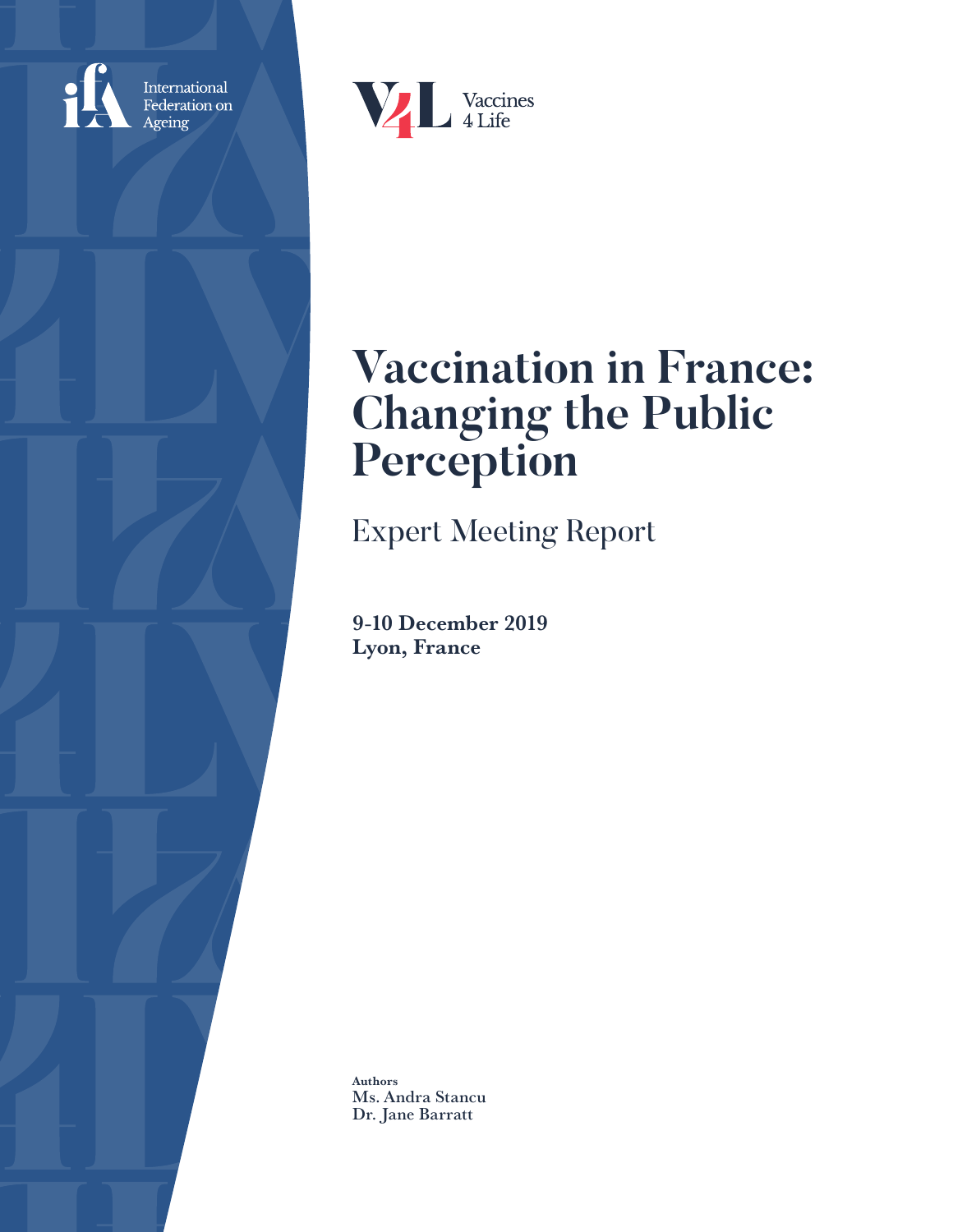## **Contents**

| Acknowledgments                    | 1              |
|------------------------------------|----------------|
| <b>Executive Summary</b>           | 2              |
| Sommaire                           | 3              |
| <b>Life Course Vaccination</b>     | $\overline{4}$ |
| At-risk Groups                     | $\overline{4}$ |
| <b>France Context</b>              | 5              |
| <b>Barriers to Vaccination</b>     | 5              |
| Perceptions and Knowledge Gaps     | 5              |
| Collaboration                      | 6              |
| Prioritization                     | 6              |
| <b>Next Steps</b>                  | 7              |
| <b>Improving the Adult</b>         |                |
| <b>Vaccination Narrative</b>       |                |
| Decision-makers                    |                |
| Health care professionals          |                |
| Patient and advocacy organizations | 8              |
| <b>Building Good Practices</b>     | 8              |
| Conclusion                         | 8              |
| References                         | 9              |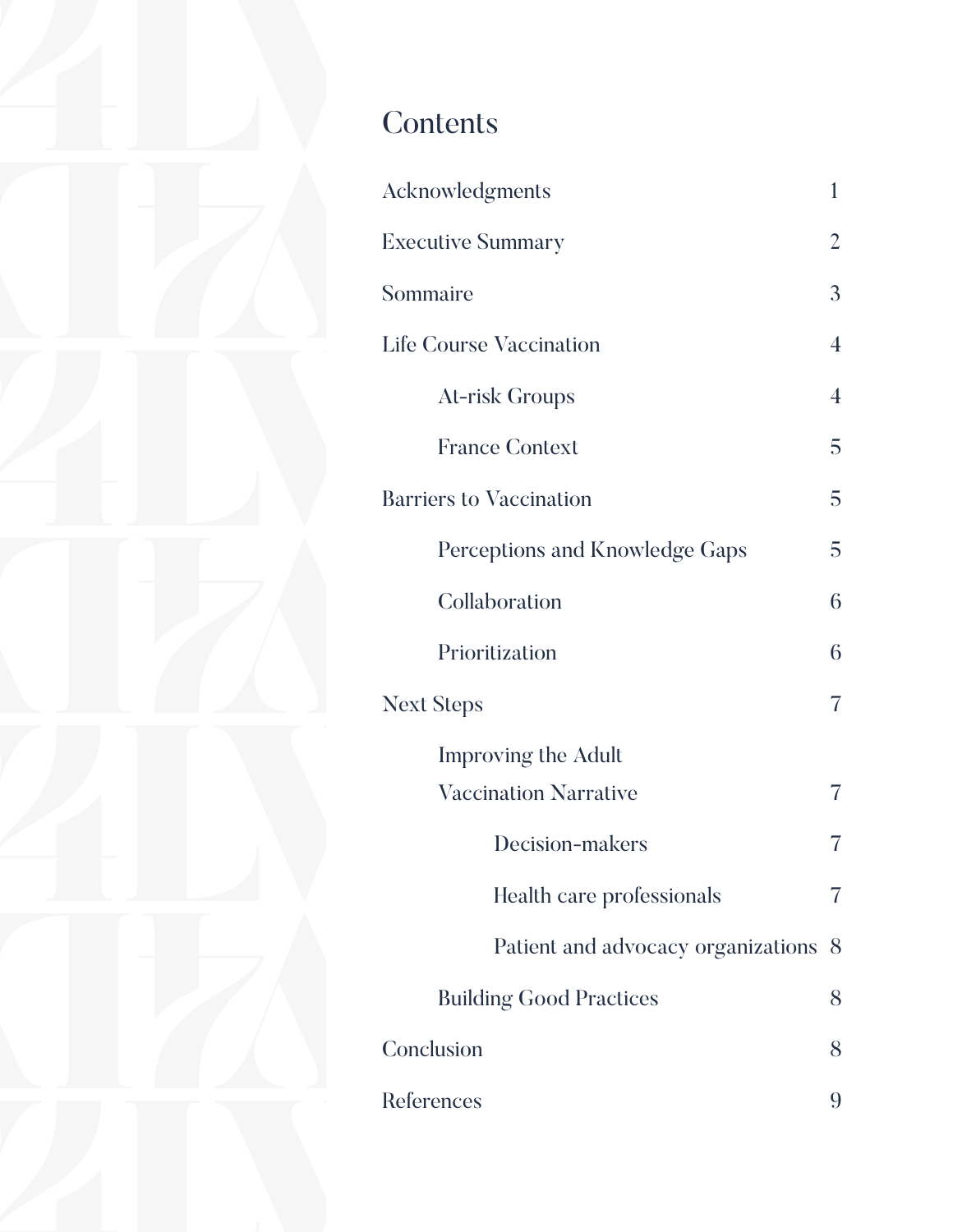## Acknowledgements

The International Federation on Ageing (IFA) wishes to convey their sincere gratitude to the diverse group of experts in the fields of geriatrics and immunology, as well as health care professionals and leaders of patient and advocacy organizations who came together at the expert meeting "Vaccination in France: Changing the Public Perception" in Lyon, France toward mobilizing knowledge to help influence and shape policy to improve uptake rates of adult vaccination.

**Ms. Mireille Aubert** Retired Nurse Practitioner

**Ms. Siobhan Casey** Director of Marketing & Business Development, Age NI

**Ms. Marie Henriot** President Paris BPCO

**Dr. Charles Nuttens** Medical Manager, Pipeline Vaccines Pfizer

**Mr. Raymond Lefebvre** President Azur Air

**Mr. Philippe Thebault** President Alliance du Coeur

**Ms. Marie-Christine Truchet** Director of Public Affairs Pfizer

**Prof. Catherine Weil-Olivier** Honorary Professor of Pediatrics Paris Diderot University

**Prof. Gaëtan Gavazzi** Professor of Geriatric and Internal Medicine University Hospital of Grenoble-Alpes

**Prof. Jean-Pierre Michel** Professor of Geriatric Medicine Geneva University Medical School

**Dr. Anne-Sophie Robin-Malachane** Pharmacist French Chamber of Pharmacists

**Dr. Olivier Rozaire** President, URPS Pharmacists Auvergne Rhône-Alpes

**Prof. Antoni Torres** Professor of Medicine and Senior Consultant University of Barcelona Hospital Clinic

**Dr. Matthieu Vandendriessche** Pharmacist and Consultant Grey Pride

**Dr. Francis Abramovici** President UNAFORMEC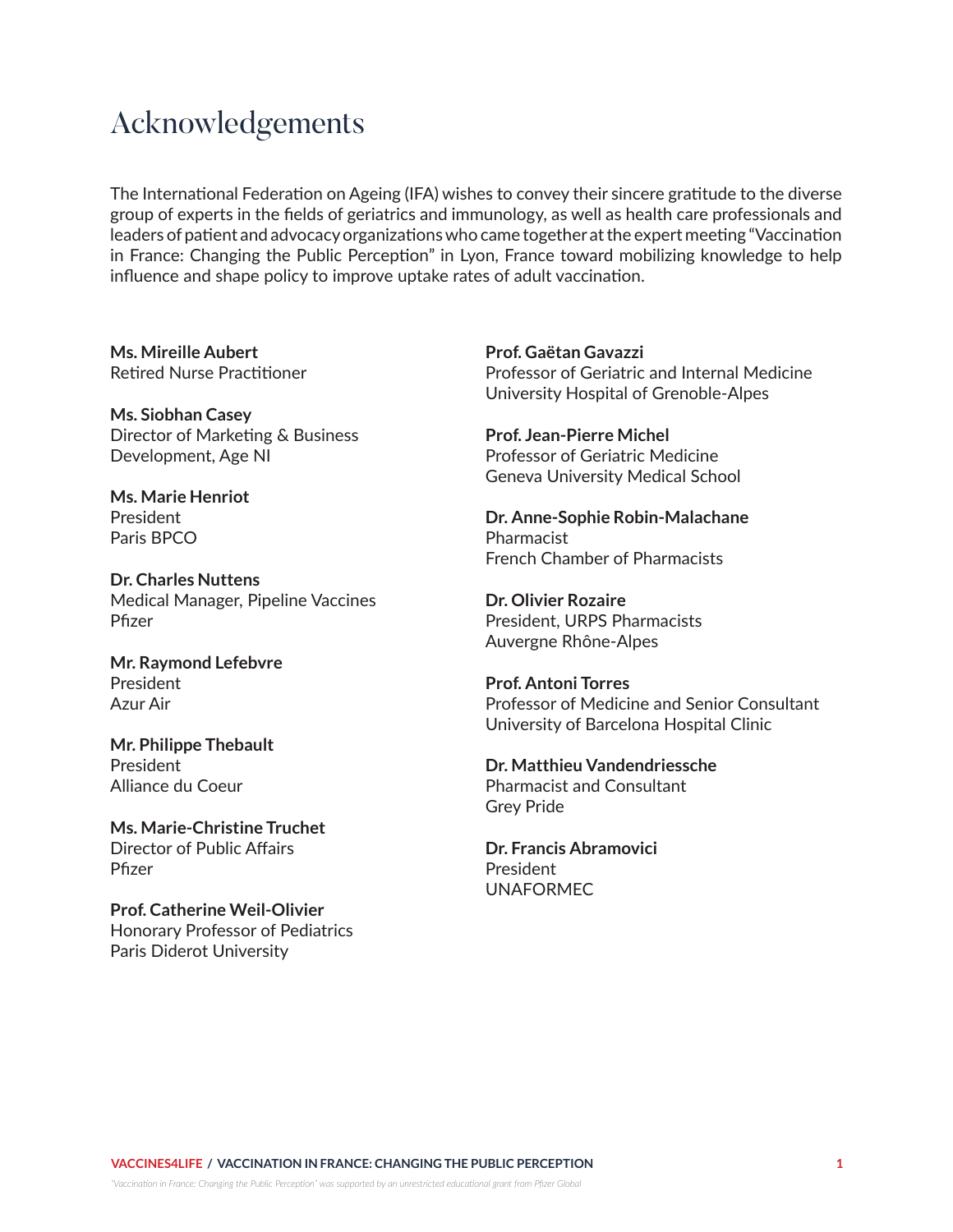## Executive Summary

Older adults typically suffer elevated morbidity from infectious diseases, leading to increased demand for healthcare resources and higher costs. Preventive medicine, including vaccination, can play an important role in maintaining and improving the health and autonomy of older adults.

In France, about 13.4 million individuals over the age of 65 years are considered at-risk – a figure that is expected to grow to 20 million by 2050. Despite recommended schedules and evidence on the protective effects, vaccination uptake rates are decreasing in France. Influenza vaccination rates have decreased from 60% in 2010 to 46% in 2017, and pneumonia vaccination remains at an unsatisfactory 20% coverage for adults.

Many national immunization programs, including those in France, are established within sound policy frameworks to encourage vaccination of infants and children. The value of vaccination in later life, however, is often underestimated by society and seemingly also by health care professionals which in part contributes to the serious decline in adult vaccination rates.

"Vaccination in France: Changing the Public Perception" provided a forum for knowledge exchange surrounding a life course approach to vaccination. A common understanding of barriers toward combating vaccine hesitancy, improving collaboration across sectors and disciplines and repositioning life course vaccination as a priority among health care professionals and the community is urgently needed.

Experts agreed that there is a unique set of facts about older adults and vaccination that is not being adequately addressed in France and most countries around the world. Within the curriculum of medical schools and other health disciplines, as an example, there is little or no continuous education on the topic. Furthermore, patient and advocacy organizations in general do not appear to have the knowledge or the capacity to provide members and constituents with facts and guidance about the importance of vaccination.

Co-designing awareness-raising initiatives among professional organizations, civil society and decision-makers is also a valuable method of aligning robust public health messages around the life course vaccination narrative. Improving vaccination uptake requires continued engagement to produce a cohesive voice that supports improvements to vaccination perceptions and practices, including enhanced awareness and education of health professionals and French citizens.

*"Vaccination in France: Changing the Public Perception" was supported by an unrestricted educational grant from Pfizer Global*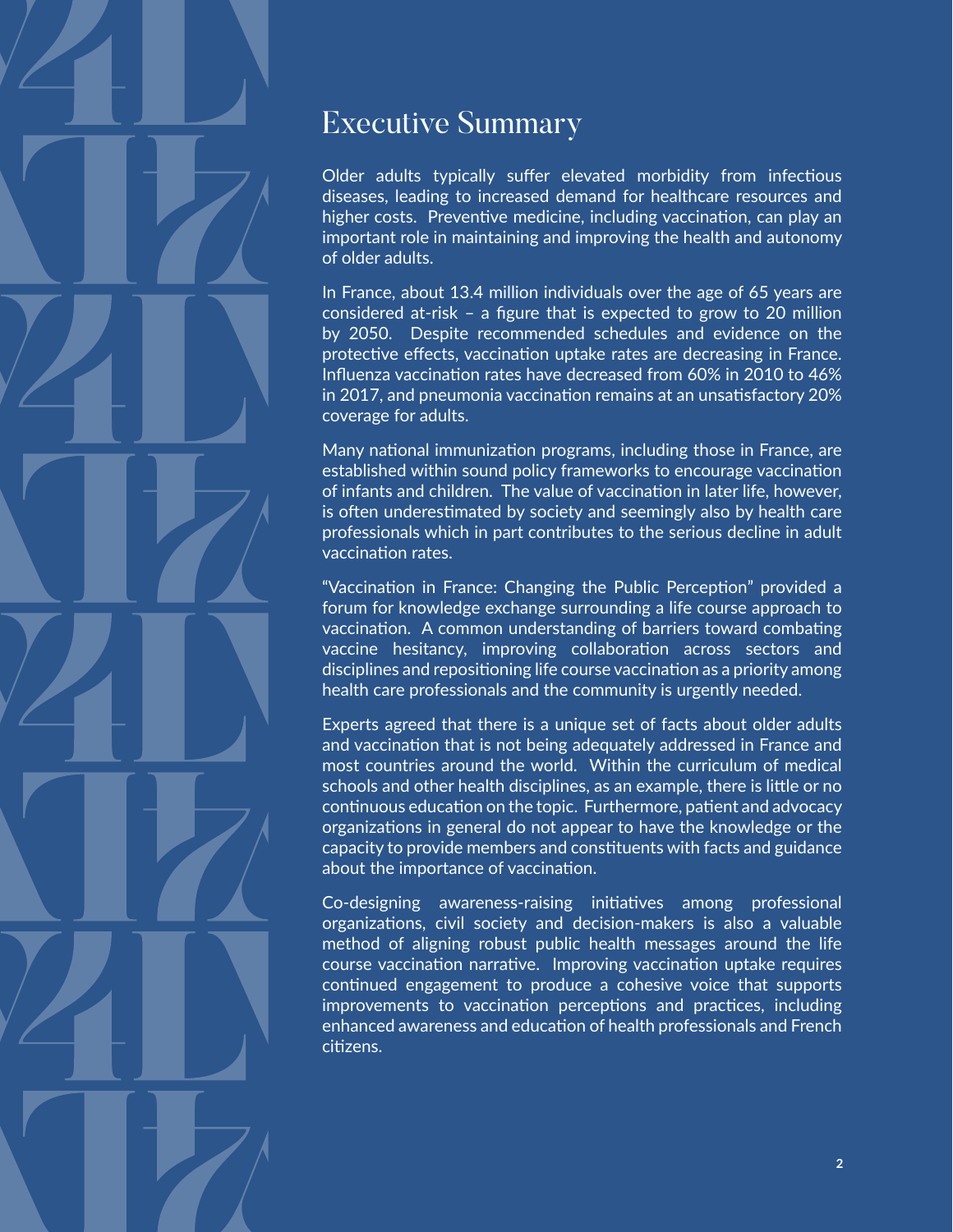

### Sommaire

Les adultes plus âgés connaissent un taux de morbidité plus élevé en raison des maladies infectieuses. Cette réalité entraîne tant une hausse dans la demande des soins qu'une hausse des dépenses. La médecine préventive  $-$  y compris la vaccination  $-$  peut jouer un rôle important dans le maintien et l'amélioration de la santé des personnes âgées, en plus de leur garantir plus d'autonomie.

En France, environ 13,4 millions d'individus âgés de 65 ans et plus sont considérés à risque de contracter une maladie infectieuse. On s'attend à ce que ce chiffre augmente à 20 millions d'individus d'ici l'an 2050. Malgré un calendrier vaccinal établi et la preuve des bienfaits des vaccins, le taux des Français vaccinés est pourtant à la baisse. Le taux de vaccination contre la grippe est passé de 60 % en 2010, à 46 % en 2017. Le taux de vaccination contre la pneumonie est lui aussi insuffisant : on parle de seulement 20 % au sein de la population adulte.

Plusieurs programmes d'immunisation nationaux, dont ceux de la France, ont été mis sur pied de façon bien réfléchie afin de promouvoir la vaccination chez les enfants. La société — et parfois même les professionnels de la santé — tendent toutefois à négliger les bienfaits de la vaccination plus tard dans la vie. Cela explique, en partie, la chute marquée du taux de vaccination que l'on remarque chez les adultes.

La réunion « La vaccination en France : Changer les perceptions publiques » a été une occasion d'échanger des savoirs sur la vaccination à toutes les étapes de la vie. Une meilleure compréhension des obstacles à l'égard de la réticence vaccinale, de la collaboration interdisciplinaire plus approfondie et d'une approche visant à encourager l'importance de la vaccination tout au long de la vie est urgemment souhaitée.

Les experts s'entendent à reconnaître aussi bien les réalités uniques aux personnes âgées que les lacunes de la vaccination et ce, tant en France qu'ailleurs. Le cursus des écoles de médecine et d'autres disciplines met en évidence le manque de formation continue sur le sujet. Par ailleurs, des groupes visant à protéger les droits des patients s'avèrent souvent mal outillés pour sensibiliser leurs membres, faits à l'appui, quant à l'importance de la vaccination.

La création conjointe d'initiatives de sensibilisation entre les organismes professionnels, la société civile et les instances décisionnelles est un bon moyen d'amplifier le message de santé publique entourant l'importance de la vaccination tout au long de la vie. Afin d'augmenter le taux de vaccination, il faudra des efforts soutenus pour créer une voix cohérente visant à corriger certaines perceptions et habitudes. Cela veut aussi dire mieux sensibiliser et éduquer les professionnels de la santé et les citoyens français.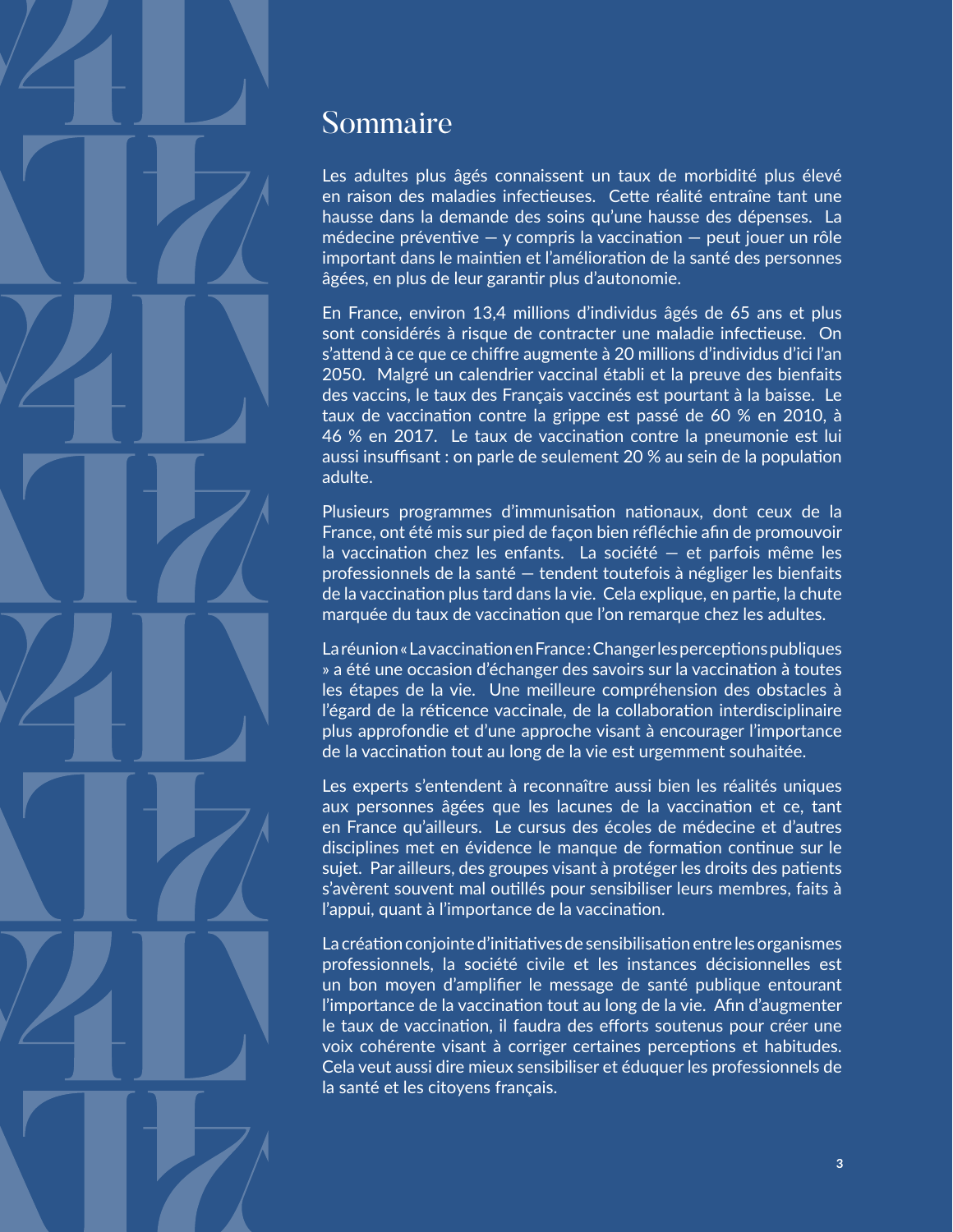## Life Course Vaccination

Population ageing alongside migration and urbanization are demographic upheavals of unprecedented magnitude that independently and collectively are driving many governmental agendas around the world. The United Nations (UN) projects that by 2050 there will be over 2.1 billion citizens aged 60 years and over.<sup>1</sup> While this is cause for celebration, marking advancements in medical technology, as well as a deeper understanding of the social determinants of healthy ageing, there is a tendency for government policy to frame all older people as frail, a burden and costly.<sup>2</sup>

The health care needs for this rapidly growing population are not homogeneous.<sup>2</sup> Behavioural and environmental factors contribute to differences in the quality of life in older age, and with age comes the likelihood of chronic co-morbid conditions and a significantly weaker immunity against infectious diseases.3

Evidence shows the life altering consequences of vaccine preventable diseases (VPDs) include diminished functional capacity and independence, and in some cases death.4 Functional decline from infections such as influenza and pneumonia among these at-risk individuals is disproportionately more severe compared with a healthier population. Greater attention is required to effectively raise the importance of life course vaccination to policymakers, patient and advocacy groups, citizens, as well as health care professionals.<sup>5,6</sup>

Vaccination has greatly reduced the burden of infectious diseases. According to the World Health Organization (WHO) Global Advisory Committee on Vaccine Safety, only clean water (a basic human right) performs better than vaccination.<sup>7</sup> While vaccination is a proven tool in reducing the burden of infectious diseases, the uptake rates of adult vaccination is inadequate at best. $8<sup>8</sup>$ 

Many national immunization programs, including those in France, are established within sound policy frameworks to encourage vaccination of infants and children.<sup>9</sup> The value of vaccination in later life, however, is often underestimated which in part contributes to the serious decline in adult vaccination rates.<sup>8</sup>

#### At-risk Groups

In Europe, the percentage of people with at least one chronic condition reaches 40% between the ages of 50 to 54 years and increases up to 80% after the age of 65 years.<sup>4,10</sup> Older people and those with chronic conditions such as diabetes, respiratory conditions, cardiovascular disease and cancer (known as non-communicable diseases) as well are people with rheumatoid arthritis are considered at-risk because of significantly weakened immune systems.4

To illustrate this fact, the risk of experiencing severe complications of a pneumonia infection is four times higher in the presence of an existing chronic condition such as diabetes, and between 23-48 times higher among highly immunocompromised individuals.<sup>11</sup> Studies have shown that infectious diseases like seasonal influenza, pneumonia and herpes zoster cause an increased risk for cardiovascular complications, which can persist for 10 years post-hospitalization.<sup>12</sup>

There is an emerging and consistent body of research demonstrating the protective effects of influenza vaccination beyond that of preventing or minimizing the impact of the disease. In a longitudinal study of patients with Chronic Obstructive Pulmonary Disease (COPD), influenza vaccination was reported to decrease the number of hospitalizations for acute coronary syndrome,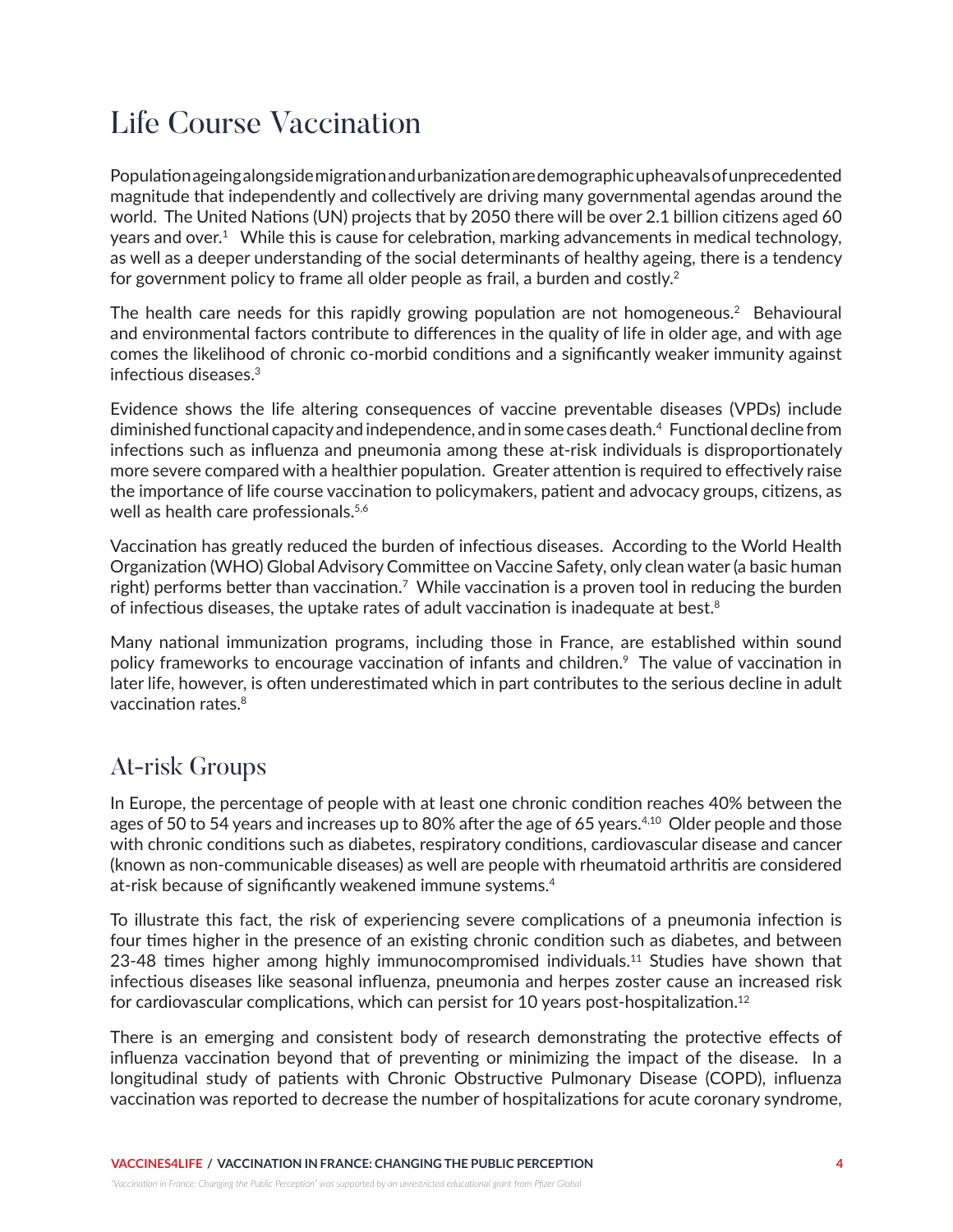and this effect was amplified with multiple vaccinations over several flu seasons.13 Other studies of patients with chronic kidney disease indicate a parallel correlation of influenza vaccination reducing risk of acute coronary syndrome and heart failure.14 Despite this intelligence which adds to the scientific and social case for a comprehensive and well resourced strategy to improve the uptake rates of adult vaccination, targets remain well below WHO standards in many European countries including France.

#### France Context

Immunization policies in France are developed by the Ministry for Health (The Ministry) in consultation with the High Council for Public Health and the National Immunization Technical Advisory Group (NITAG).9,15 Despite current policies recommending seasonal influenza vaccination for people over the age of 65 years, and pneumonia vaccination to at-risk groups, the rates remain seriously low.<sup>16</sup>

Influenza vaccination rates amongst older people decreased from 60% in 2010 to 46% in 2017 and mortality was 9,000 deaths, 11% of all-cause deaths.<sup>17,18,19</sup> For those with liver and heart conditions, coverage rates are even lower ranging from  $11\%$  to 20% respectively.<sup>19</sup> For pneumonia, studies estimate that between 1,600 and 3,500 deaths may be attributable to the infection annually among adults, with up to 95% of those in older age groups.<sup>20,21</sup> The High Council has indicated an average 20% of adults are vaccinated against pneumonia, compared with over 90% of children.<sup>22</sup>

Given the decreasing coverage rates of influenza and pneumonia, with resulting loss of functional capacity and death, there is an urgent need to examine not only barriers but realistic actions. $4,12$ 

## Barriers to Vaccination

Despite sustained efforts from various stakeholders in promoting the effectiveness and availability of vaccines, barriers to vaccination in France remain, including negative public perceptions, limited interdisciplinary collaboration, and a low prioritization on patient and ageing agendas.<sup>6,8</sup>

#### Perceptions and Knowledge Gaps

Negative perception of vaccination and low confidence in its effectiveness and value are key drivers to vaccine hesitancy and poor uptake rates which appear to persist across all ages, professions and socioeconomic groups.<sup>8,23</sup>

Health care professionals and specifically physicians play a critical role in immunization program.<sup>8</sup> They are universally known as a trusted and influential group in the vaccination discourse, and a primary source of information. Therefore it should be of considerable concern that an increasing number of physicians are choosing not to be vaccinated.<sup>24</sup> Also studies show a relatively poor awareness of the positive impact of vaccination on VPDs in adulthood.<sup>24</sup> In a study of final-year medical students there was unanimous agreement (99%) that knowledge of vaccination is important for the profession, but only 66% felt prepared to convey vaccine-related information and address patient concerns.<sup>24</sup> Remarkably, in some medical schools just 24% of final year medical students were vaccinated against influenza.<sup>24</sup> Similarly only 20% of employees of long term care homes in Western France were vaccinated against influenza, which was largely attributed to the perception of vaccine ineffectiveness and fear of potential side effects.25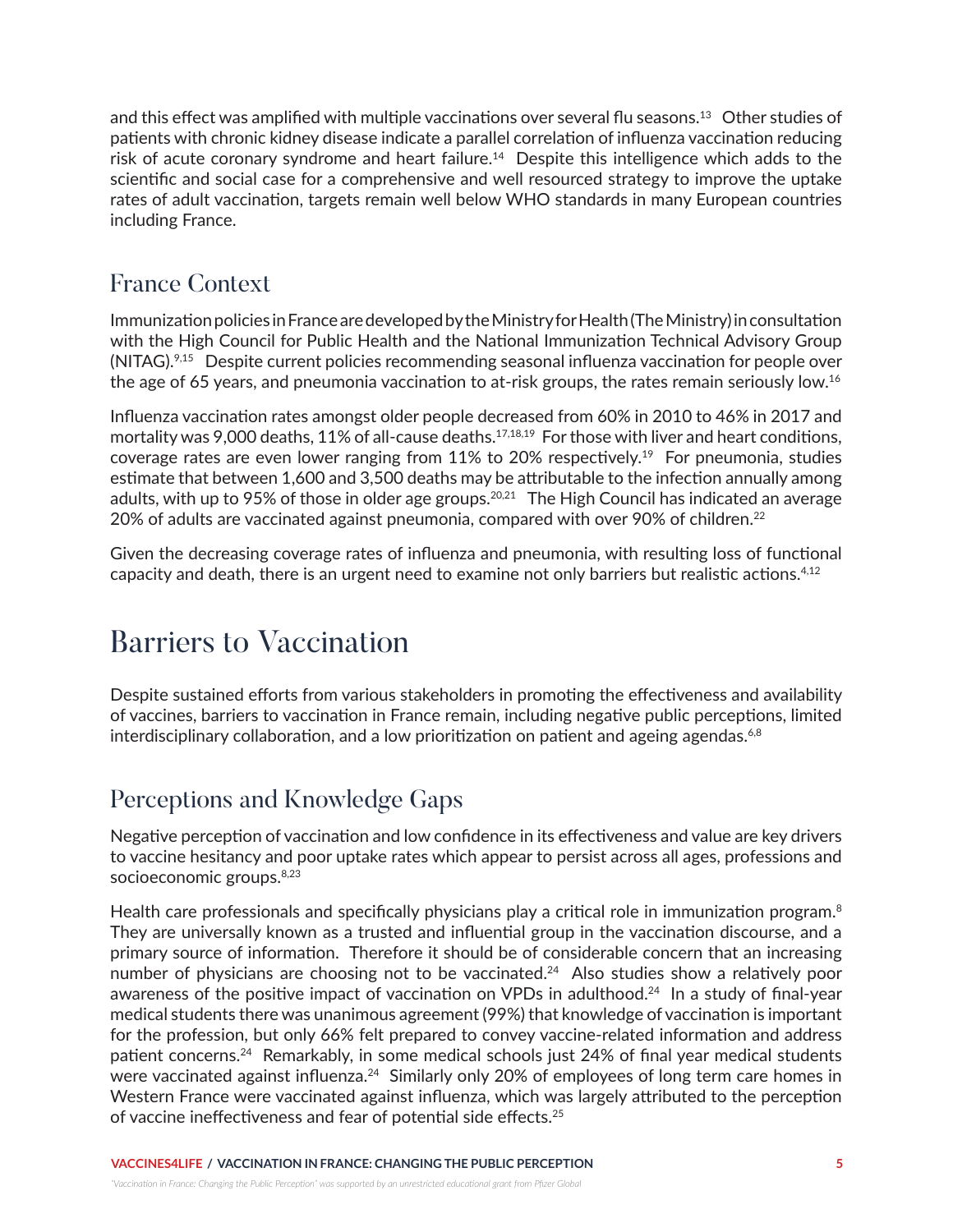In addition to the lack of confidence, there is often mistrust in the information promoting vaccination. $8$ Some believe that vaccines are not effective while others view homeopathic medicines as a way to protect against infection.<sup>6,26</sup> There is also often skepticism about the pharmaceutical industry, especially if a vaccine is not mandated by a public health authority.<sup>23,26</sup> These misconceptions may be related to knowledge gaps which in turn lead to uninformed patients and families.<sup>27</sup>

#### **Collaboration**

The pathway to vaccination is a major systemic barrier for older people in France.<sup>23,28</sup> In order to receive a vaccination, a person must first visit their doctor, request a prescription for a vaccine, purchase the vaccine from a pharmacist, and return to the practitioner to receive the vaccine.<sup>23</sup> This pathway is complex, time consuming and may also be physically impossible for an older person with many medical conditions.<sup>28</sup>

In addition the electronic infrastructure necessary for accurate and real-time updates of patient medical histories, and more specifically vaccination histories, is inadequate and in some cases non-existent which in turn limits innovative practices that pharmacists could offer in improving vaccination rates.23

The European Joint-Action on Vaccination (EU-JAV) has identified information sharing systems as a potential tool to augment real-time monitoring of public vaccination rates and automatically update schedules.<sup>23</sup> Although these tools could serve as mechanisms of cooperation between health care professionals and citizens, implementation of a digital data sharing tool has not yet been achieved.<sup>23</sup>

A multi stakeholder approach (across disciplines and sectors) is critical to the discourse on a life course approach to vaccination with attention to older adults.

#### Prioritization

While a growing number of patient organizations are recognizing the complex interactions of chronic disease, comorbidities and VPDs, it is often challenging to position vaccination as a priority.<sup>29</sup>

Competing healthcare priorities throughout adult life often result in the devaluation of health promotion and prevention campaigns and action such as vaccination. $30\,$  With the onset of chronic conditions, civil society (patient and advocacy organizations) have a responsibility to effectively communicate good practices in managing illness as well as knowledge creation and dissemination.<sup>31</sup>

The cost of foregoing preventive treatment has been shown in many at-risk groups to include hospitalization, prolonged recovery, outpatient clinic follow-up, antibiotic treatment and in severe cases death.<sup>32</sup> This long-term perspective of the burden of VPDs is undervalued among the generally healthy, which contributes to the lack of prioritization of adult vaccination among many individuals.30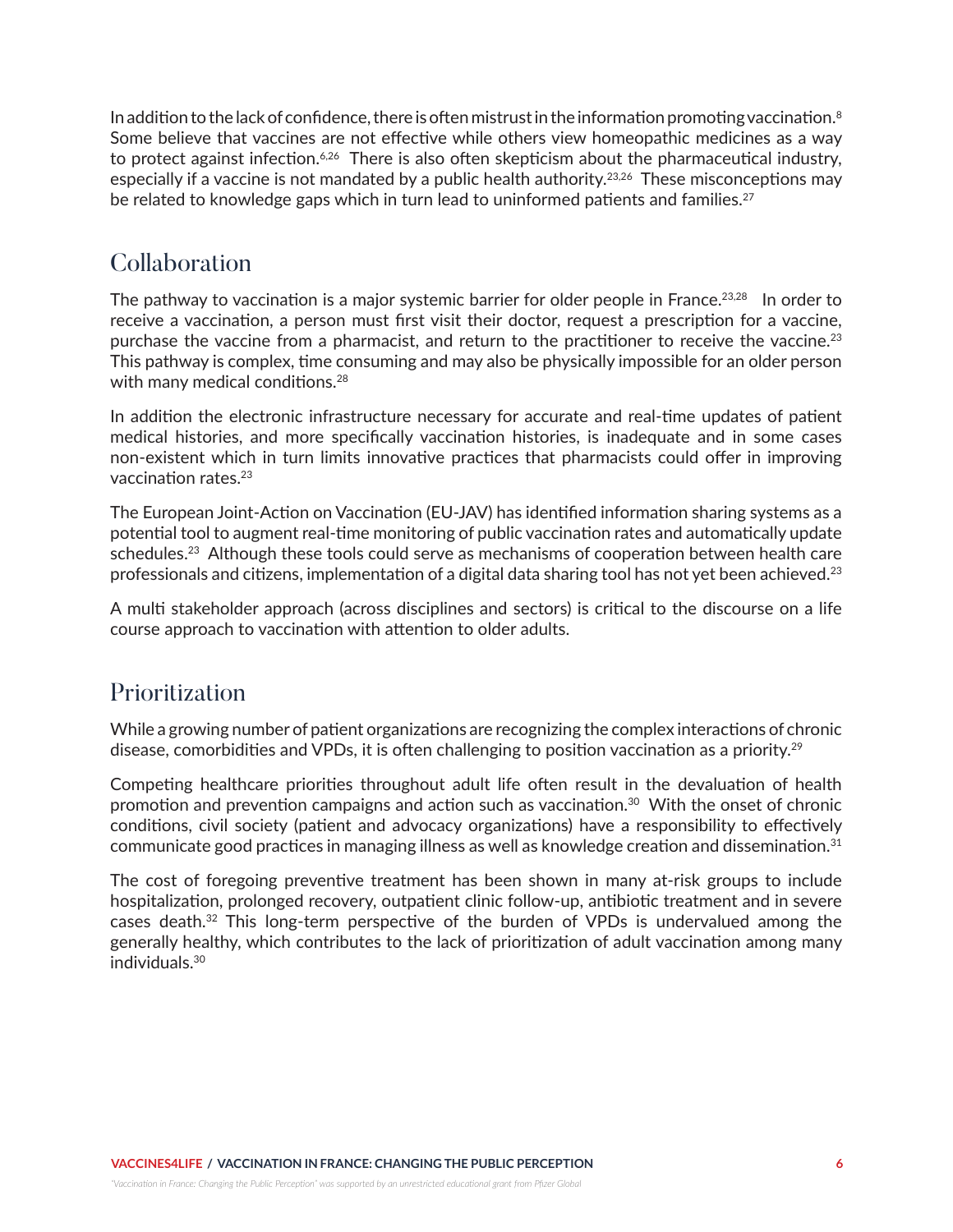## Next Steps

There is increasing urgency to improve adult vaccination rates in France, particularly given the rapidly ageing population and those most at-risk of VPDs. Though barriers are interconnected and complex, there are potential ways forward which rely upon the active participation of multiple stakeholders to improve negative perceptions and reinforce the importance of the life course approach to vaccination.

#### Improving the Adult Vaccination Narrative

Adult vaccination is an essential component of a comprehensive public health strategy and action plan. The WHO Report on Ageing and Health in 2015 marked a deeper understanding of the ageing process and the determinants of healthy ageing.<sup>33</sup> Successful ageing, defined by the absence of disease, physical, and cognitive disability was replaced by the term "healthy ageing" which talked of a "process of developing and maintaining the functional ability that enables well-being in older age." 33

It is within this framework that the IFA and others embed the importance of life course vaccination. The rights of older people to have access to appropriate vaccines against preventable diseases is a human right, as is the right to be informed and be part of the decision-making process with general practitioners and other health care professionals.

To date, limited serious research has been undertaken on the development of a narrative that reflects the protective value of adult vaccination in the context of healthy ageing, and moreover the social and economic contributions of older people. Knowledge is a foundational step to improving the vaccination narrative and combating negative perceptions about older people.

Studies show that education, and resulting behavioral change, has a strong effect on stakeholder engagement.<sup>26</sup> However, in order to be effective, education about the social and economic importance of adult vaccination must be geared towards policymakers, health care professionals and patient and advocacy organizations.<sup>23</sup>

Using multi-pronged educational approaches to improve the life course vaccination narrative provides an opportunity for outreach through a variety of channels, including policymakers, health care professionals and members of civil society.

• **Decision-makers** need to be informed by national and/or regional level data on long-term resource allocation requirements to develop adult vaccination policies for the growing ageing population.21

This data will enable decision-makers to align future vaccination campaigns with existing policy infrastructure while also considering new evidence on the preventive aspects of new vaccines throughout the life course.<sup>21</sup>

• **Health care professionals** including physicians, pharmacists and care workers in long term and residential care facilities are trusted sources of information and guidance.<sup>6</sup>

Initiatives such as Massive Open Online Courses (MOOCs) that educate individuals on trends in prevalence and incidence, interactions with chronic conditions and impact to patient outcomes can better inform health providers.<sup>9</sup>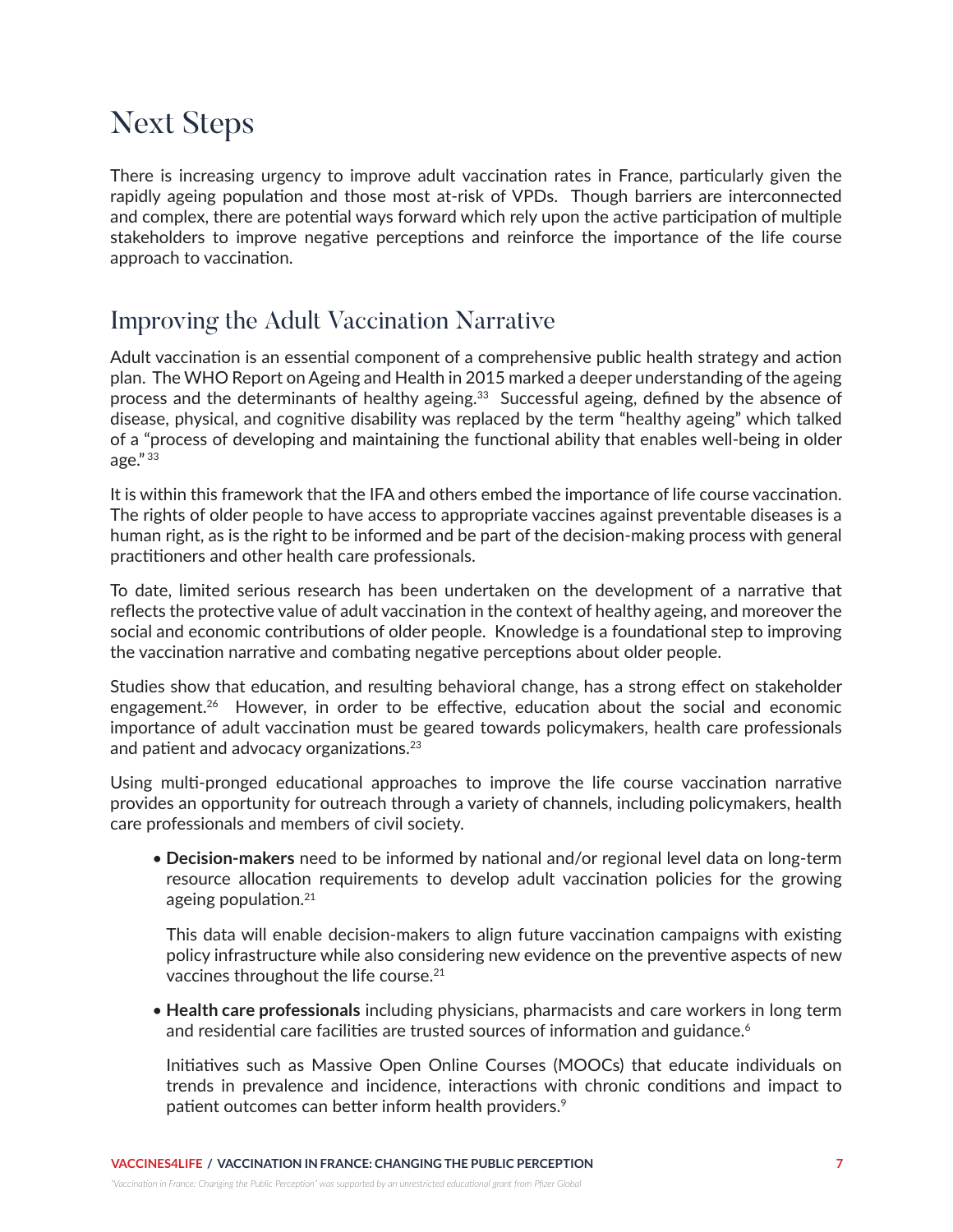• **Patient and advocacy organizations** are important partners in the effort to raise awareness and share knowledge gains on adult vaccination using a bottom-up approach.<sup>9</sup>

Collaborations between patient organizations in France comprising representatives of cardiovascular, respiratory, and other chronic conditions, exhibit willingness to raise vaccination initiatives as strategic priorities, though fundraising is required in order to action the initiatives.31

This ongoing work must be continuously informed by the scientific and medical communities, and would benefit from participation in continuing education initiatives, thereby increasing their collective empowerment.<sup>23</sup>

#### Building Good Practices

Grassroot initiatives such as *Immuniser Lyon* that facilitate knowledge dissemination throughout the community are important models in improving vaccine uptake rates on a national scale.<sup>23</sup> This initiative is an example of a municipal public health campaign that uses multidisciplinary collaboration to promote vaccination to government, health care providers, patient organizations to name a few. 34 Good practices are anchored to the municipal scale, and informed by interdisciplinary perspectives from a steering groups that consider links to global initiatives.<sup>34</sup>

Though *Immuniser Lyon* has attracted attention from other municipalities, collecting quantifiable data on the results to date could be beneficial in modelling similar initiatives in other regions in France.<sup>23</sup> As a means of increasing the influence and reach of grassroot initiatives promoting life course vaccination, municipalities may consider establishing links to broader global healthy ageing frameworks through WHO initiatives.<sup>35</sup> One such opportunity is the WHO Global Network for Age-friendly Cities and Communities, of which Lyon is a member.

Other good practices lie in the development of more diverse groups of vaccinators including pharmacists. While physicians have traditionally been the sole gateway to vaccination, pilot projects expanding the roles of pharmacists beyond influenza vaccination are proving effective in many countries. 36

## Conclusion

The "Vaccination in France: Changing the Public Perception" expert meeting served as an opportunity for knowledge exchange among experts in the fields of ageing and immunology, leaders in civil society, and health care professionals on challenges to increasing adult vaccination.

Limited knowledge dissemination, vaccine hesitancy, lack of collaboration and low prioritization within the health system and community are key barriers for which a pathway for change was in-part established. At the heart of future collaboration is a series of actions that help build the capacity through education and advocacy.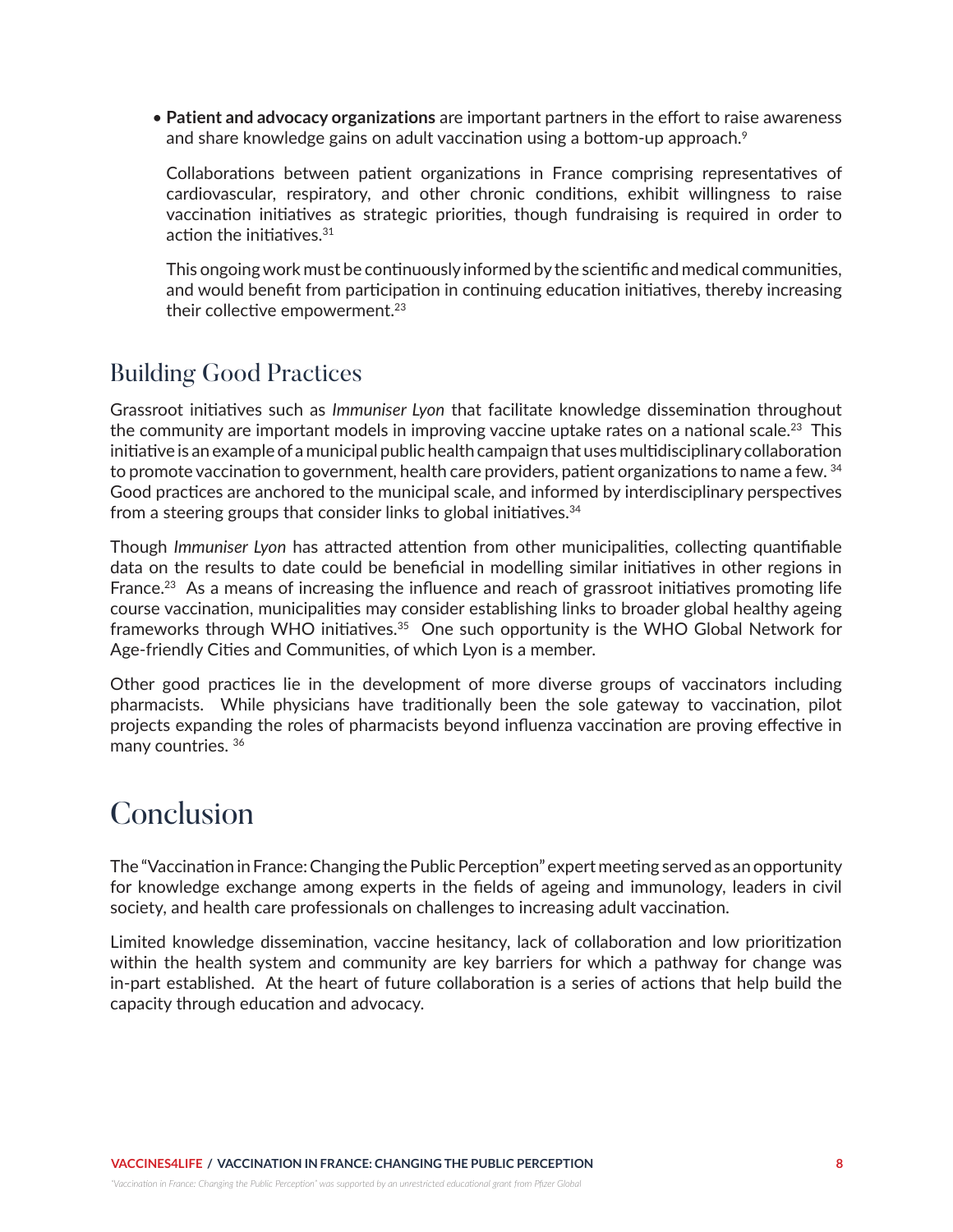## **References**

- <sup>1</sup> United Nations, Department of Economic and Social Affairs, Population Division. (2017). World Population Ageing 2017 - Highlights (ST/ESA/SER.A/397). Retrieved online at: https://bit.ly/2RSfreF.
- 2 Beard, J. R., & Bloom, D. E. (2015). Towards a comprehensive public health response to population ageing. *Lancet*, 385(9968), 658–661.
- <sup>3</sup> GBD 2016 Lower Respiratory Infections Collaborators. (2018). Estimates of the global, regional, and national morbidity, mortality, and aetiologies of lower respiratory infections in 195 countries, 1990-2016: a systematic analysis for the Global Burden of Disease Study 2016. *The Lancet Infectious Diseases*, 18(11), 1191–1210.
- 4 Esposito, S., et al. (2018). The public health value of vaccination for seniors in Europe. Vaccine, 36, 2018, 2523-2528.
- $5$  Rey, D., et al. (2018). Vaccine hesitancy in the French population in 2016, and its association with vaccine uptake and perceived vaccine risk-benefit balance. *Euro Surveillance*, 23, 17, pii=17-00816.
- 6 Karafillakis, E., et al. (2016). Vaccine hesitancy among healthcare workers in Europe: a qualitative study. Vaccine, 34, 5013-5020.
- $^7$  Andre, F. E., et al. (2008). Vaccination greatly reduces disease, disability, death and inequity worldwide. *Bulletin of the World Health Organization*, 86, 2. Retrieved online at: https://bit.ly/38j7l4Q.
- $8$  Rey, D., et al. (2018). Vaccine hesitancy in the French population in 2016, and its association with vaccine uptake and perceived vaccine risk-benefit balance. *Euro Surveillance*, 23, 17, pii=17-00816.
- <sup>9</sup>Loulergue, P., Floret, D., & Launay, O. (2015). Strategies for decision-making on vaccine use: the French experience. *Expert Reviews of Vaccines*, 14, 7, 917-922.
- 10 McElhaney, J. E., et al. (2016). The role of vaccination in successful independent ageing. *European Geriatric Medicine*, 7, 2, 171-175.
- $11$  Partouche, H. (2018). Incidence of all-cause adult community-acquired pneumonia in primary care settings in France. *Médicine et Maladies Infectieuses*, 48, 6, 389-395.
- 12 Corrales-Medina, V. F., Alvarez, K. N., & Yende, S. (2015). Association Between Hospitalization for Pneumonia and Subsequent Risk of Cardiovascular Disease. *Journal of the American Medical Association*, 313, 3, 264-274.
- $^{13}$  Sung, L-C., et al. (2014). Influenza vaccination reduces hospitalization for acute coronary syndrome in elderly patients with chronic obstructive pulmonary disease: A population-based cohort study. Vaccine, 32, 30, 3843-3849.
- <sup>14</sup> Chen, C-I., et al. (2016). Influenza Vaccination is Associated with Lower Risk of Acute Coronary Syndrome in Elderly Patients with Chronic Kidney Disease. *Medicine*, 95, 5, e2588.
- 15 Floret, D., & Deutsch, P. (2010). The French Technical Vaccination Committee. Vaccine, 28S, A42-A47.
- <sup>16</sup> Ministère des solidarités et de la santé. (2019). Calendrier des vaccinations et recommandations vaccinales 2019. Retrieved online at: https://bit.ly/2HqZNSt.
- $17$  Bonmarin, I., Belchior, E., & Lévy-Bruhl, D. (2015). Impact of influenza vaccination on mortality in the French elderly population during the 2000-2009 period. Vaccine, 33, 1099-1101.
- <sup>18</sup> Leem. (2019). Les Français et leur santé. Retrieved online at: https://bit.ly/38nxqA9.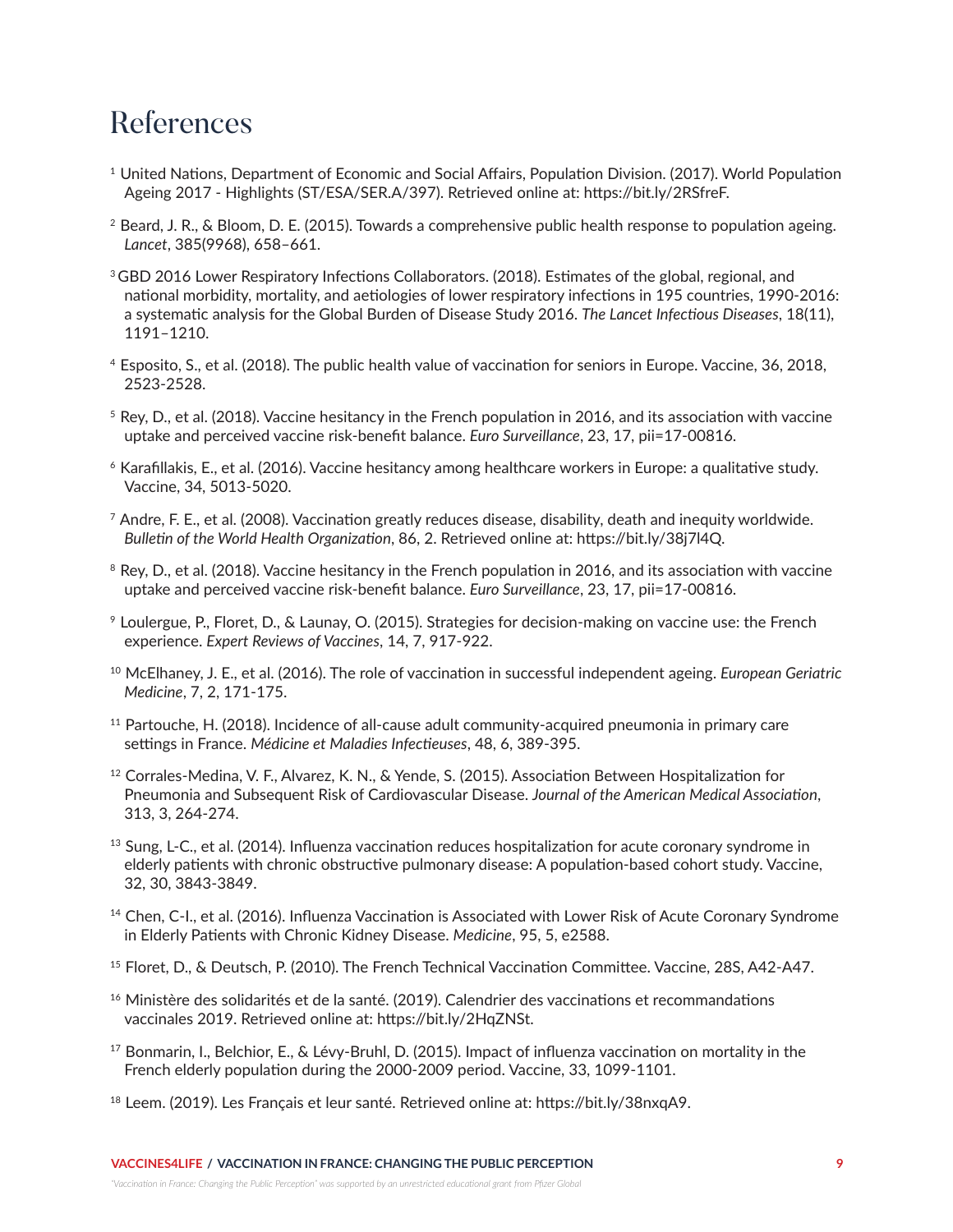- 19 Bocquier, A., et al. (2017). Influenza vaccine coverage trends among targeted groups from 2006 to 2015, in France Aurélie Bocquier. *European Journal of Public Health*, 27, suppl\_3.
- $20$  Rouveix, E., et al. (2013). Streptococcus pneumoniae vaccinal coverage in hospitalized elderly patients in France. *Médecine et maladies infectieuses*, 43, 22-27.
- 21 Beutels, P., et al. (2015). Etude médicoéconomique de vaccins: Vaccination antipneumococcique des adultes/Cost-effectiveness of adult pneumococcal vaccination using polysaccharide and/or conjugate vaccines in France. *Rapport pour le Haut Conseil de la Santé Publique*.
- $22$  Haut Conseil de la santé publique. (2017). Avis relative aux recommandations vaccinales contre les infections à pneumocoque pour les adultes. 10 March 2017.
- $23$  Dutilleul, A., et al. (2019). How to improve vaccine acceptability (evaluation, pharmacovigilance, communication, public health, mandatory vaccination, fears and beliefs). *Therapie*, 74, 131-140.24
- <sup>24</sup> Kernéis, S., et al. (2017). Vaccine education of medical students: a nationwide cross-sectional survey. *American Journal of Preventive Medicine*, 53, 3, e97-e104.
- $25$  Elias, C., et al. (2017). Seasonal influenza vaccination coverage and its determinants among nursing homes personnel in western France. *BMC Public Health*, 17, 634.
- 26 Karafillakis, E., & Larson, H. J. (2017). The benefit of the doubt or doubts over benefits? A systematic literature review of perceived risks of vaccines in European populations. *Vaccine*, 35, 4840–4850.
- 27 Thomson, A., Vallée-Tourangeau, G., & Suggs, L. S. (2018). Strategies to increase vaccine acceptance and uptake: From behavioral insights to context-specific, culturally-appropriate, evidence-based communications and interventions. *Vaccine*, 36, 44, 6457-6458.
- 28 Weinberger, B. (2018). Vaccines for the elderly: current use and future challenges. *Immunity & Ageing*, 15, 3.
- 29 European Patients' Forum. (2018). Vaccination and Patients with Chronic Conditions Background Report.
- 30 Luyten, J. & Beutels, P. (2016). The social value of vaccination programs: Beyond cost-effectiveness. *Health Affairs*, 35, 2, 212-218.
- 31 Storeng, K. T., & de Bengy Puyvallée, A. (2018). Civil society participation in global public private partnerships for health. *Health Policy and Planning*, 33, 928-936.
- $32$  Keogh-Brown, M.R., et al. (2010). The macroeconomic impact of pandemic influenza: estimates from models of the United Kingdom, France, Belgium and The Netherlands. *European Journal of Health Economics*, 11, 6, 543-554.
- 33 World Health Organization. (2015). World Report on Ageing and Health. Retrieved online at: https://bit. ly/2Pux6IN
- 34 Immuniser Lyon. (2019). Mobilisons-nous pour notre santé. Retrieved online at: https://bit.ly/30wPt4k.
- 35 Michel, J-P., Ecarnot, F., & Barratt, J. (2019). How Can We Integrate Life Course Vaccination into the New WHO Definition of '*Healthy Ageing'? Adult Vaccinations*, 125-127.
- <sup>36</sup> Ecarnot, F., et al. (2019). Pharmacy-based interventions to increase vaccine uptake: report of a multidisciplinary stakeholders meeting. *BMC Public Health*, 19, 1698.